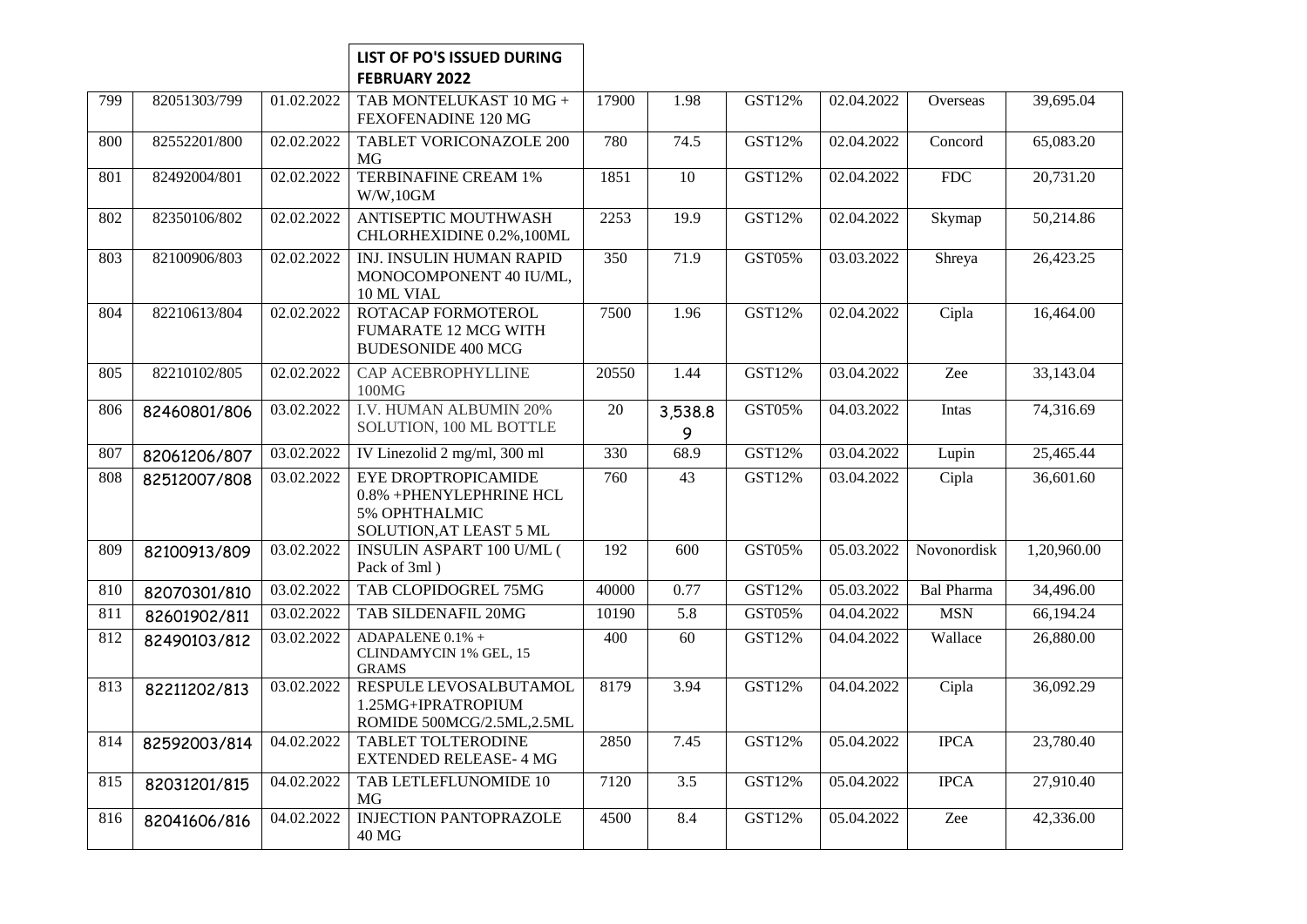| 817 | 82200103/817 | 08.02.2022 | TAB. ACICLOVIR 800 MG<br><b>DISPERSIBLE</b>                                                | 10780          | 6.2           | GST12%        | 08.04.2022 | Cipla       | 74,856.32   |
|-----|--------------|------------|--------------------------------------------------------------------------------------------|----------------|---------------|---------------|------------|-------------|-------------|
| 818 | 82320501/818 | 08.02.2022 | TAB ETHINYLESTRADIOL<br>$0.035MG + CYPROTERONE$<br>2MG                                     | 3260           | 7.19          | Nil           | 08.04.2022 | Cipla       | 23,439.40   |
| 819 | 82081501/819 | 08.02.2022 | TAB OXCARBAZEPINE 300<br>MG                                                                | 9370           | 2.9           | GST12%        | 08.04.2022 | Micro       | 30,433.76   |
| 820 | 82060320/820 | 08.02.2022 | INJ. CEFUROXIME SODIUM<br>1500 MG                                                          | 965            | 44.25         | GST12%        | 08.04.2022 | Lupin       | 47,825.40   |
| 821 | 82220405/821 | 08.02.2022 | Tab Diltiazem SR 120 mg                                                                    | 3000           | 10.45         | <b>GST12%</b> | 08.04.2022 | Modi Mondi  | 35,112.00   |
| 822 | 82360308/822 | 09.02.2022 | CR System film for dry view laser<br>imager 14"x 17" packets of 125<br>sheets (CARESTREAM) | $\overline{2}$ | 13,679.<br>00 | Inclusive all | 24.02.2022 | Gem         | 27,358.00   |
| 823 | 82091602/823 | 11.02.2022 | TAB PAROXETINE CR 12.5MG                                                                   | 10740          | 3.1           | <b>GST12%</b> | 10.04.2022 | Shine       | 37,289.28   |
| 824 | 82230405/824 | 11.02.2022 | CAP DIMETHYL FUMARATE<br>240MG DELAYED RELEASE                                             | 750            | 29            | GST12%        | RC         | <b>MSN</b>  | 24,360.00   |
| 825 | 82041506/825 | 11.02.2022 | TAB ONDANSETRON HCL<br>8MG                                                                 | 30930          | 1.95          | GST12%        | 11.04.2022 | Cipla       | 67,551.12   |
| 826 | 82210401/826 | 11.02.2022 | Dry Powder Inhalation Device for<br>Rotacap with Pin for piercing<br>mechanism             | 450            | 120.5         | GST12%        | 11.04.2022 | Cipla       | 60,732.00   |
| 827 | 82210103/827 | 11.02.2022 | Tab. ACEBROPHYLLINE 100 MG<br>+ACETYLCYSTEINE 600 MG                                       | 5200           | 10.9          | <b>GST12%</b> | 11.04.2022 | Cipla       | 63,481.60   |
| 828 | 82081201/828 | 11.02.2022 | TAB LAMOTRIGINE 50 MG                                                                      | 8770           | 2.75          | GST12%        | 11.04.2022 | <b>IPCA</b> | 27,011.60   |
| 829 | 82451402/829 | 11.02.2022 | TAB NORTRIPTYLINE 10 MG<br>+ PREGABALIN 75 MG.                                             | 5320           | 2.45          | GST12%        | 11.04.2022 | Pulse       | 14,598.08   |
| 830 | 82212001/830 | 11.02.2022 | Rotacap Tiotropium Bromide 18<br>mcg                                                       | 25635          | 1.47          | GST12%        | 11.04.2022 | Lupin       | 42,205.46   |
| 831 | 82212001/831 | 11.02.2022 | Rotacap Tiotropium Bromide 18<br>mcg                                                       | 25635          | 1.47          | GST12%        | 11.04.2022 | Macleods    | 42,205.46   |
| 832 | 82081604/832 | 11.02.2022 | TAB PHENYTOIN SODIUM<br>100MG                                                              | 60365          | 0.45          | GST12%        | 12.04.2022 | Shine       | 30,423.96   |
| 833 | 82081604/833 | 11.02.2022 | TAB PHENYTOIN SODIUM<br>100MG                                                              | 60365          | 0.45          | GST12%        | 12.04.2022 | Anglo       | 30,423.96   |
| 834 | 82101905/834 | 15.02.2022 | TAB SITAGLIPTIN<br>PHOSPHATE 50MG +<br>METFORMIN 500MG                                     | 10000          | 15.7          | GST12%        | 13.03.2022 | <b>MSD</b>  | 1,75,840.00 |
| 835 | 82640401/835 | 15.02.2022 | Inj Denosumab 120mg Vial.                                                                  | 6              | 20462         | GST12%        | RC         | Dr Reddy's  | 1,37,504.64 |
| 836 | 82640102/836 | 15.02.2022 | <b>INJECTION ADALIMUMAB</b><br>20MG/0.4ML(INJ ADALIREL<br>$20MG$ )                         | 12             | 3500          | GST12%        | RC         | Reliance    | 47,040.00   |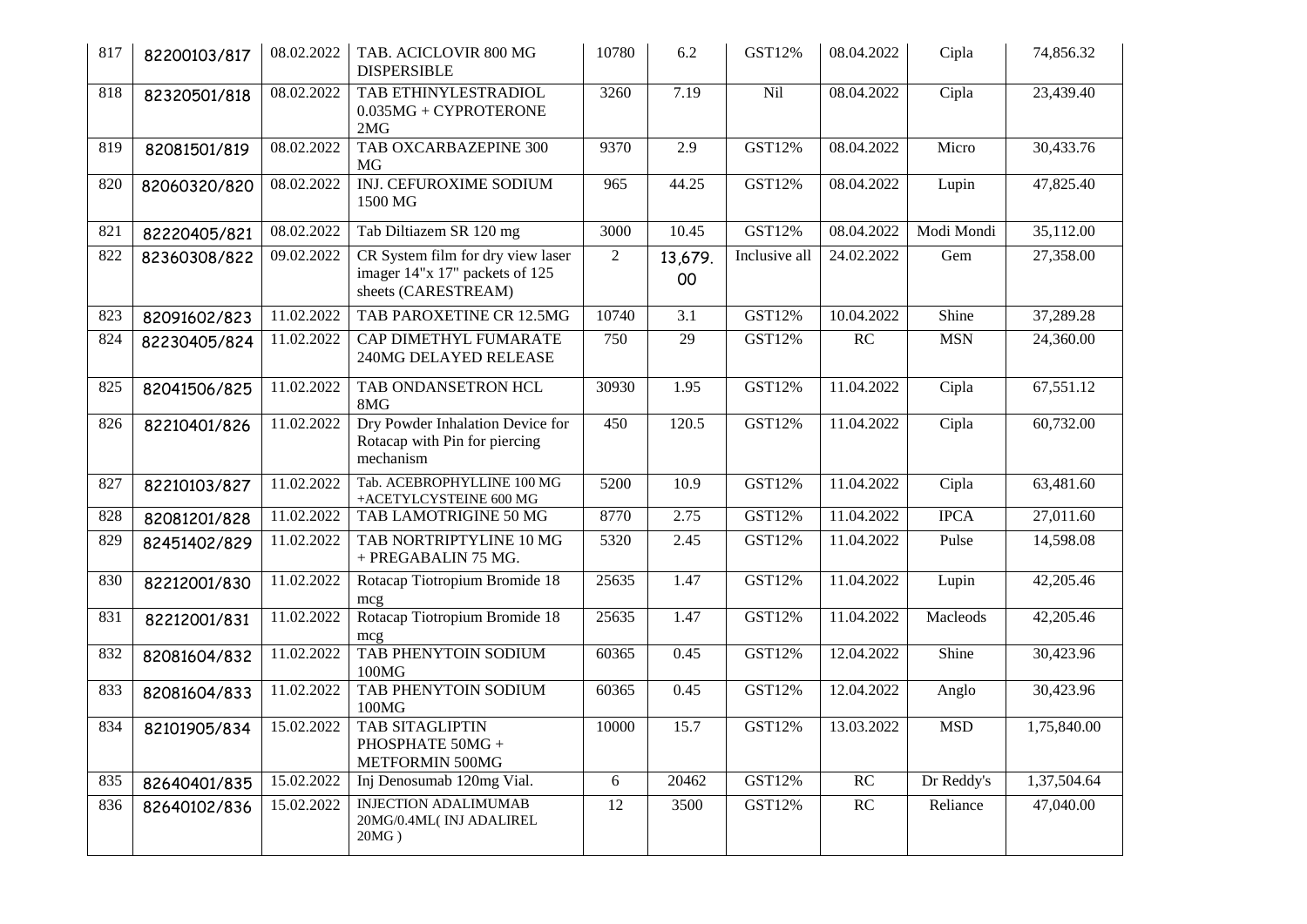| 837 | 82070302/837 | 15.02.2022 | TAB CLOPIDOGREL 75 MG<br>WITH ASPIRIN 75 MG                                                | 25000 | 1.43  | <b>GST12%</b> | 16.03.2022 | Cipla                  | 40,040.00   |
|-----|--------------|------------|--------------------------------------------------------------------------------------------|-------|-------|---------------|------------|------------------------|-------------|
| 838 | 82221403/838 | 15.02.2022 | TAB NICORANDIL 5 MG                                                                        | 28400 | 1.1   | GST12%        | 17.03.2022 | Lupin                  | 34,988.80   |
| 839 | 82222001/839 | 15.02.2022 | TAB TELMISARTAN 40 MG                                                                      | 80000 | 0.52  | GST12%        | 17.03.2022 | Lupin                  | 46,592.00   |
| 840 | 82640501/840 | 15.02.2022 | CAP ENZALUTAMIDE 40 MG                                                                     | 720   | 142   | GST12%        | RC         | <b>BDR</b>             | 1,14,508.80 |
| 841 | 82232009/841 | 15.02.2022 | <b>CAP TACROLIMUS 1 MG</b>                                                                 | 1080  | 26.5  | GST12%        | 17.03.2022 | Astellas               | 32,054.40   |
| 842 | 82230304/842 | 16.02.2022 | <b>CAP CYCLOSPORINE 50MG</b>                                                               | 2050  | 42    | GST05%        | 17.03.2022 | Novartis               | 90,405.00   |
| 843 | 82212002/843 | 16.02.2022 | <b>INHALER TIOTROPIUM</b><br>BROMIDE 9MCG, 120 MD                                          | 175   | 145   | GST12%        | 16.04.2022 | Midas care             | 28,420.00   |
| 844 | 82212002/844 | 16.02.2022 | <b>INHALER TIOTROPIUM</b><br>BROMIDE 9MCG, 200 MD                                          | 175   | 145   | GST12%        | 16.04.2022 | Cipla                  | 28,420.00   |
| 845 | 82210606/845 | 16.02.2022 | INH FORMOTEROL FUMARATE<br>$6MCG + FLUTICASONE$<br>250MCG,120MDI                           | 415   | 99    | GST12%        | 16.04.2022 | Midas care             | 46,015.20   |
| 846 | 82050601/846 | 16.02.2022 | <b>TABLET FEXOFENADINE 120</b><br>MG                                                       | 25200 | 1.65  | <b>GST12%</b> | 16.04.2022 | Unimark                | 46,569.60   |
| 847 | 82210902/847 | 16.02.2022 | <b>TRANSCAP IPRATROPIUM</b><br><b>BROMIDE 40MCG +</b><br>LEVOSALBUTAMOL SULPHATE<br>100MCG | 34365 | 1.1   | GST12%        | 18.03.2022 | Lupin                  | 42,337.68   |
| 848 | 82260501/848 | 16.02.2022 | TAB EPLERENONE 25MG                                                                        | 5400  | 8.84  | GST12%        | 18.03.2022 | Lupin                  | 53,464.32   |
| 849 | 82300301/849 | 16.02.2022 | Tab Trypsin + Chymotrypsin<br>1,00,000 Armour units enzymatic<br>activity (In 6:1 Ratio)   | 19300 | 1.4   | GST12%        | 17.04.2022 | Windlas                | 30,262.40   |
| 850 | 82101311/850 | 14.02.2022 | Tab Metformin 500 mg +<br>Glimepiride $2 mg + P$ ioglitazone<br>$15 \text{ mg}$            | 31730 | 1.65  | <b>GST12%</b> | 17.04.2022 | Mankind                | 58,637.04   |
| 851 | 82490314/851 | 18.02.2022 | Clotrimazole 1% Powder, 75<br>grams                                                        | 551   | 42    | GST12%        | 19.04.2022 | Alkem                  | 25,919.04   |
| 852 | 82620205/852 | 18.02.2022 | <b>SYRUP B-COMPLEX</b><br>(CONTAINING ATLEAST 5<br>(FIVE) B-GROUP VITAMINS)<br><b>WITH</b> | 790   | 32.78 | <b>GST12%</b> | 19.04.2022 | Proctor and<br>Gambler | 29,003.74   |
| 853 | 82020202/853 | 18.02.2022 | <b>INJECTION BUPIVACAINE</b><br>HYDROCHLORIDE 0.5%<br>SOLUTION, 20 ML                      | 550   | 31    | GST12%        | 19.04.2022 | Modi Mondi             | 19,096.00   |
| 854 | 82521301/854 | 18.02.2022 | MOMETASONE NASAL<br>SPRAY 50MCG, 100MDI                                                    | 265   | 78    | GST12%        | 19.04.2022 | Cipla                  | 23,150.40   |
| 855 | 82101803/855 | 18.02.2022 | <b>TABLET REMOGLIFLOZIN</b><br>ETABONATE 100 MG                                            | 3420  | 8.93  | GST12%        | 19.04.2022 | Glenmark P             | 34,205.47   |
| 856 | 82181302/856 | 21.02.2022 | TAB Mebeverine $135 \text{ mg} +$<br>Chlordiazepoxide 5 mg                                 | 4920  | 6.3   | GST12%        | 19.04.2022 | Lupin                  | 34,715.52   |